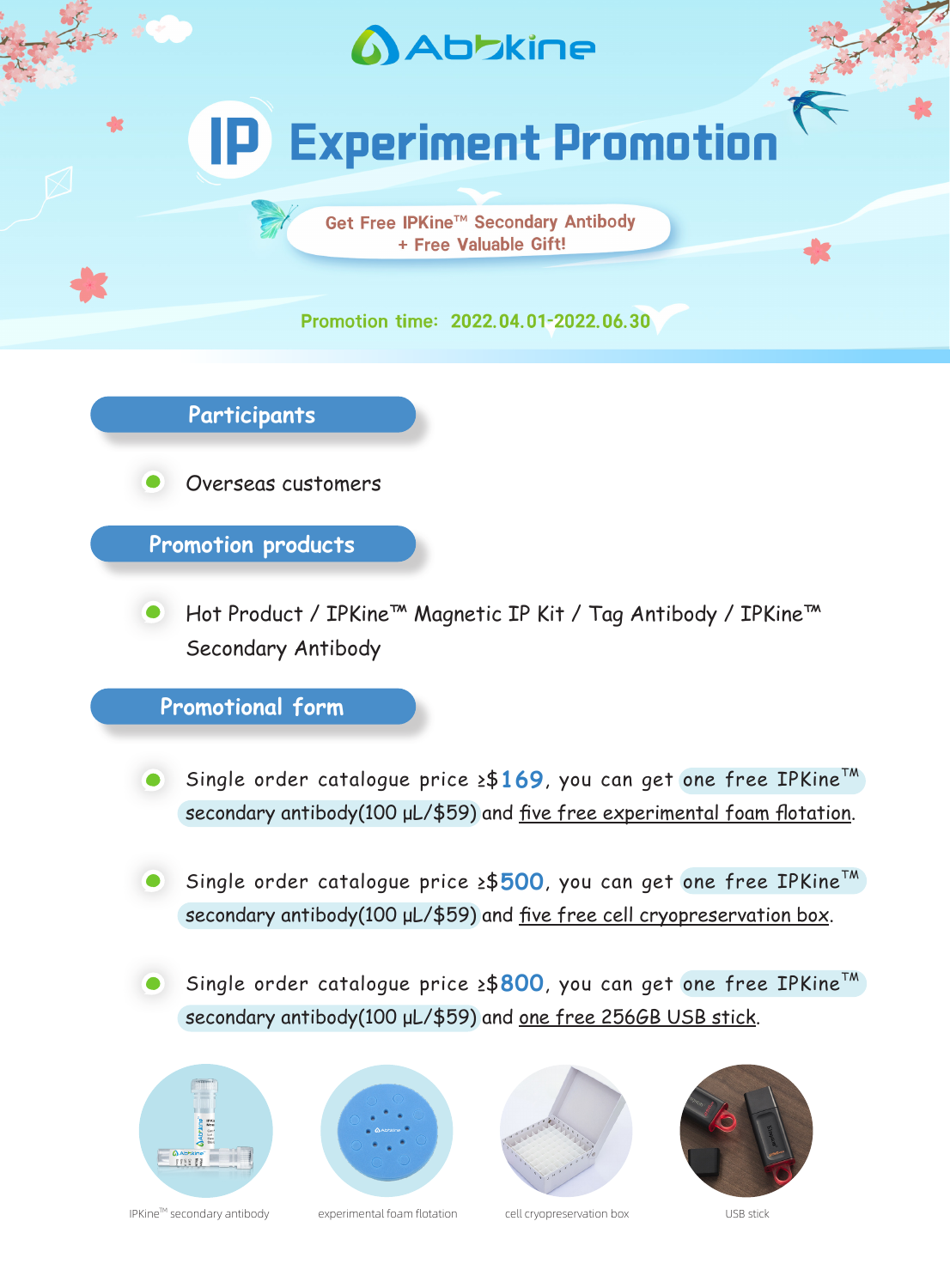## **Part A: Hot Product (KTD104/105-Magnetic Beads/Agarose)**

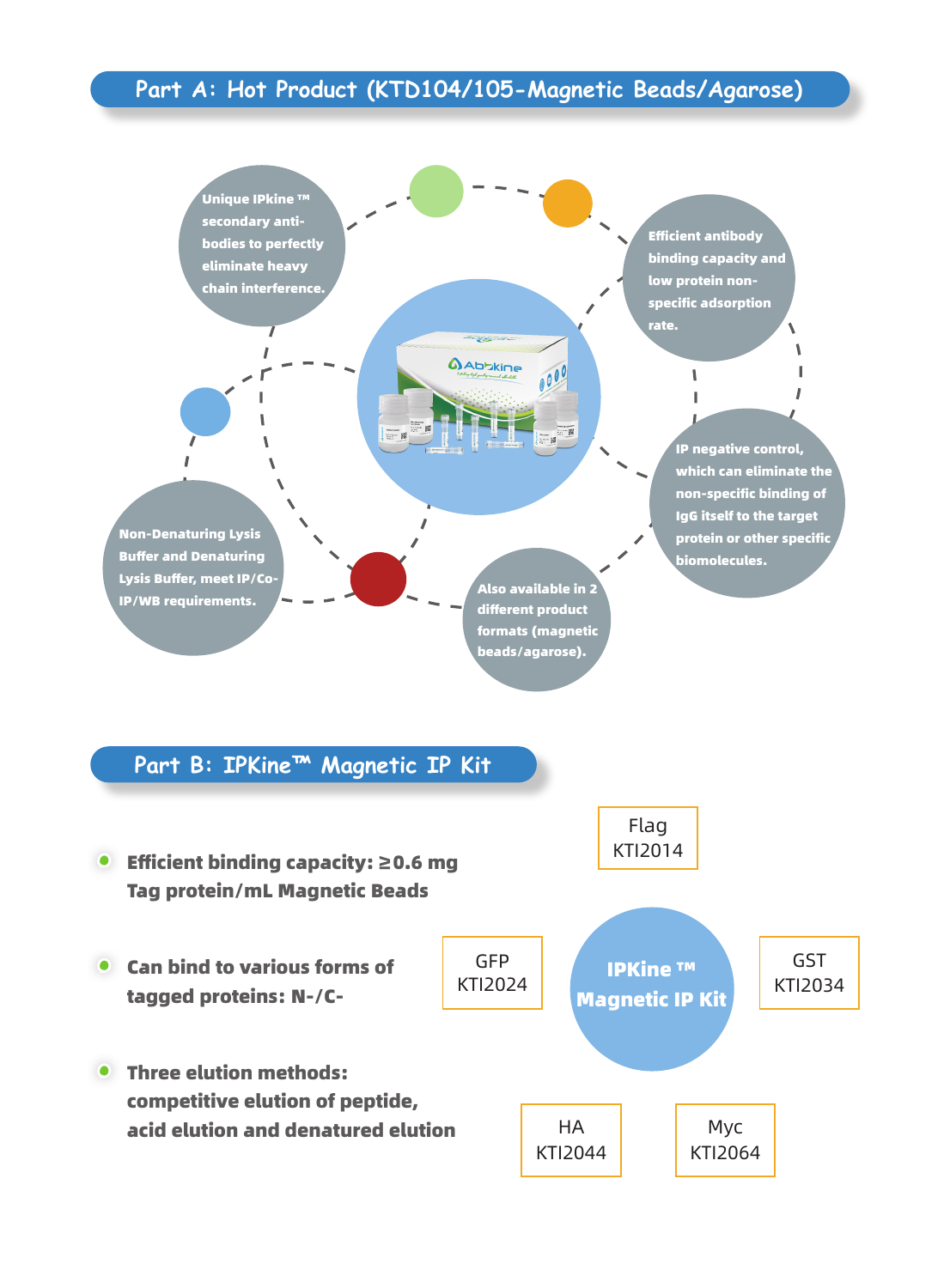## **Promotion products**

| <b>Product Name</b>                                                          | Cat. No.  | <b>Size</b>           | Price/\$     |
|------------------------------------------------------------------------------|-----------|-----------------------|--------------|
| Universal IP/Co-IP Toolkit (Magnetic Beads)                                  | KTD104-EN | 20T                   | 169          |
| Universal IP/Co-IP Toolkit (Agarose)                                         | KTD105-EN | <b>20T</b>            | 169          |
| IPKine ™ Anti-DDDDK Magnetic IP Kit                                          | KTI2014   | 20T/100T              | 179/719      |
| IPKine ™ Anti-GFP Magnetic IP Kit                                            | KTI2024   | 20T/100T              | 179/719      |
| IPKine ™ Anti-GST Magnetic IP Kit                                            | KTI2034   | 20T/100T              | 179/719      |
| IPKine ™ Anti-HA Magnetic IP Kit                                             | KTI2044   | 20T/100T              | 179/719      |
| IPKine ™ Anti-Myc Magnetic IP Kit                                            | KTI2064   | 20T/100T              | 179/719      |
| Anti-DDDDK Tag Mouse Monoclonal Antibody (1B10)                              | ABT2010   | 50 µL/200 µL/200 µL×5 | 59/109/499   |
| Agarose Conjugated Anti-DDDDK Tag Mouse Monoclonal Antibody<br>(1B10)        | ABT2013   | 1 mL/5 mL             | 279/969      |
| Magnetic Beads Conjugated Anti-DDDDK Tag Mouse Monoclonal<br>Antibody (1B10) | ABT2014   | 1 mL/5 mL             | 279/969      |
| Anti-DDDDK Tag Rabbit Polyclonal Antibody                                    | ABT2011   | 50 µL/200 µL/200 µL×5 | 79/229/759   |
| HRP Conjugated Anti-DDDDK Tag Mouse Monoclonal Antibody (1B10)               | ABT2015   | 50 µL/200 µL/200 µL×5 | 109/279/1049 |
| Anti-GFP Tag Mouse Monoclonal Antibody (3D3)                                 | ABT2020   | 50 µL/200 µL/200 µL×5 | 59/109/499   |
| HRP Conjugated Anti-GFP Tag Mouse Monoclonal Antibody (3D3)                  | ABT2025   | 50 µL/200 µL/200 µL×5 | 109/279/1049 |
| Anti-GFP Tag Rabbit Polyclonal Antibody                                      | ABT2021   | 50 µL/200 µL/200 µL×5 | 79/229/759   |
| Magnetic Beads Conjugated Anti-GFP Tag Mouse Monoclonal<br>Antibody (3D3)    | ABT2024   | 1 mL/5 mL             | 279/969      |
| Agarose Conjugated Anti-GFP Tag Mouse Monoclonal Antibody (3D3)              | ABT2023   | 1 mL/5 mL             | 279/969      |
| Anti-GST Tag Mouse Monoclonal Antibody (2A8)                                 | ABT2030   | 50 µL/200 µL/200 µL×5 | 59/109/499   |
| HRP Conjugated Anti-GST Tag Mouse Monoclonal Antibody (2A8)                  | ABT2035   | 50 µL/200 µL/200 µL×5 | 109/279/1049 |
| Anti-HA Tag Mouse Monoclonal Antibody (4F6)                                  | ABT2040   | 50 µL/200 µL/200 µL×5 | 59/109/499   |
| Agarose Conjugated Anti-HA Tag Mouse Monoclonal Antibody (4F6)               | ABT2043   | 1 mL/5 mL             | 279/969      |
| Magnetic Beads Conjugated Anti-HA Tag Mouse Monoclonal<br>Antibody (4F6)     | ABT2044   | $1$ mL/5 mL           | 279/969      |
| Anti-HA Tag Rabbit Polyclonal Antibody                                       | ABT2041   | 50 µL/200 µL/200 µL×5 | 79/229/759   |
| HRP Conjugated Anti-HA Tag Mouse Monoclonal Antibody (4F6)                   | ABT2045   | 50 µL/200 µL/200 µL×5 | 109/279/1049 |
| Anti-His Tag Mouse Monoclonal Antibody (5C3)                                 | ABT2050   | 50 µL/200 µL/200 µL×5 | 59/109/499   |
| Agarose Conjugated Anti-His Tag Mouse Monoclonal Antibody (5C3)              | ABT2053   | 1 mL/5 mL             | 279/969      |
| Magnetic Beads Conjugated Anti-His Tag Mouse Monoclonal<br>Antibody (5C3)    | ABT2054   | 1 mL/5 mL             | 279/969      |
| Anti-His Tag Rabbit Polyclonal Antibody                                      | ABT2051   | 50 µL/200 µL/200 µL×5 | 79/229/759   |
| HRP Conjugated Anti-His Tag Mouse Monoclonal Antibody (5C3)                  | ABT2055   | 50 µL/200 µL/200 µL×5 | 109/279/1049 |
| Anti-Myc Tag Mouse Monoclonal Antibody (2D5)                                 | ABT2060   | 50 µL/200 µL/200 µL×5 | 59/109/499   |
| Agarose Conjugated Anti-Myc Tag Mouse Monoclonal Antibody (2D5)              | ABT2063   | 1 mL/5 mL             | 279/969      |
| Magnetic Beads Conjugated Anti-Myc Tag Mouse Monoclonal<br>Antibody (2D5)    | ABT2064   | 1 mL/5 mL             | 279/969      |